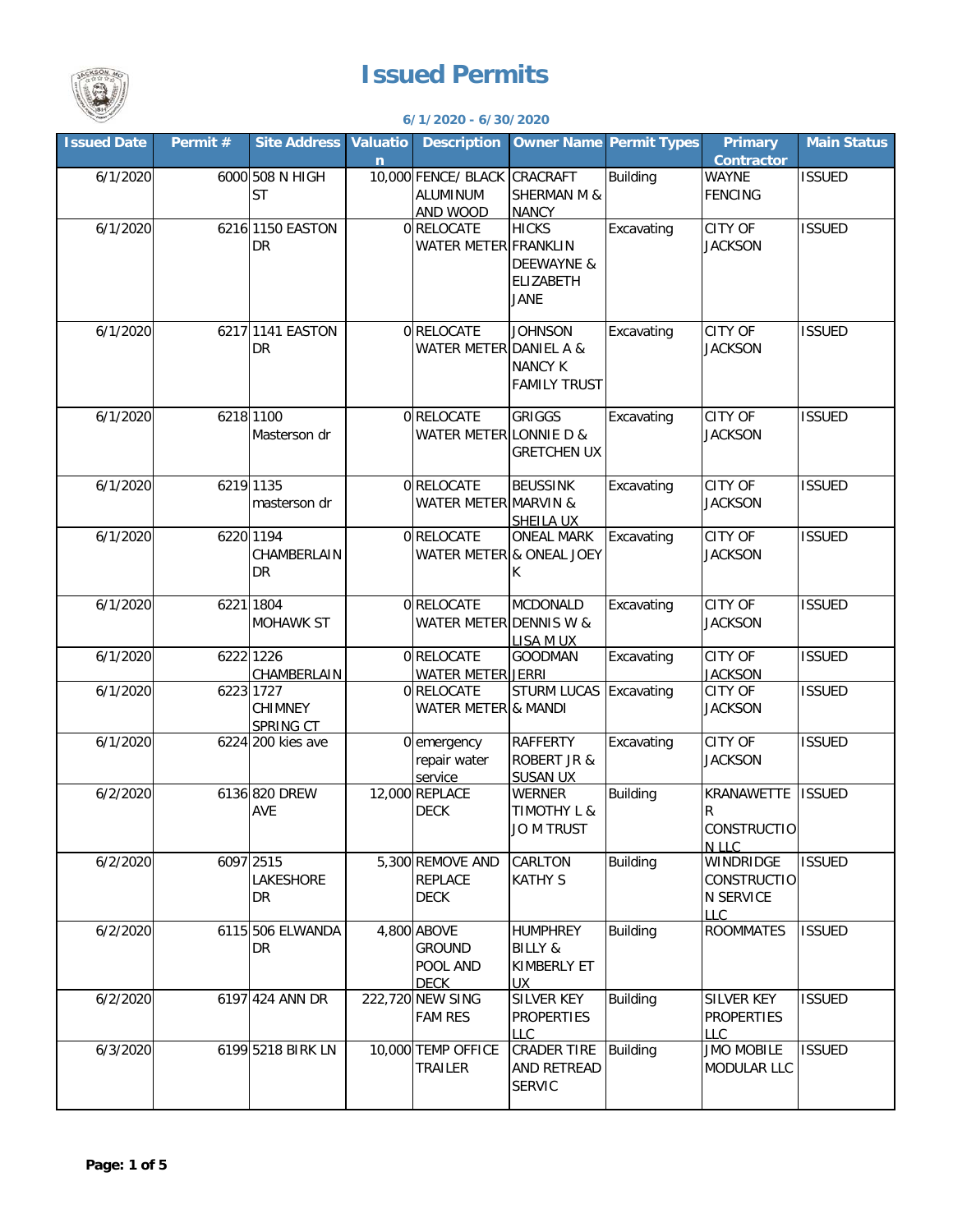| 6/3/2020  |          | 6151 172 HIDDEN<br><b>MEADOW DR</b>  | 1,500 STORAGE<br><b>SHED</b>                                              | LITZELFELNER Building<br><b>ROBERT K &amp;</b><br>MICHELE R ET<br><b>UX</b> |                                    | 1SELF                                                                                                   | <b>ISSUED</b> |
|-----------|----------|--------------------------------------|---------------------------------------------------------------------------|-----------------------------------------------------------------------------|------------------------------------|---------------------------------------------------------------------------------------------------------|---------------|
| 6/3/2020  |          | 6126 506 ELWANDA                     | 0 REQUEST FOR<br><b>ABOVE</b><br><b>GROUND</b><br>POOL IN SIDE UX         | <b>HUMPHREY</b><br><b>BILLY &amp;</b><br>KIMBERLY ET                        | Zoning<br>Variance                 |                                                                                                         | <b>ISSUED</b> |
| 6/4/2020  | 6075 305 | <b>ELMWOOD</b>                       | 5,000 EXPAND<br><b>DRIVEWAY</b><br>AND ADD NEW DAMERON<br><b>DRIVEWAY</b> | CHERYL &<br><b>THOMAS</b>                                                   | <b>Building</b>                    | TWIN CEDARS ISSUED<br><b>TREE SERVICE</b><br>LLC                                                        |               |
| 6/4/2020  |          | 6203 428 S<br>SHAWNEE                | 1,250 CHAIN LINK<br><b>FENCE</b>                                          | <b>HUBBARD</b><br>ALAN D &<br>SHEILA D UX                                   | <b>Boundary Line</b><br>Adjustment | <b>BOOTHEEL</b><br><b>FENCE CO</b>                                                                      | <b>ISSUED</b> |
| 6/4/2020  |          | 6208 2737 JACKSON<br><b>BLVD E</b>   | 2,500 REMODEL<br><b>INTERIOR</b>                                          | <b>TOMLIN MIKE</b>                                                          | <b>Building</b>                    | 1SELF                                                                                                   | <b>ISSUED</b> |
| 6/4/2020  |          | 6229 1615 S HOPE<br><b>ST</b>        | 1,000 REPAIRING A<br><b>WATER LINE</b>                                    | <b>JUSTIN</b><br><b>JACKSON</b>                                             | Plumbing                           | <b>BONNEY</b><br>SEPTIC TANK<br><b>PUMPING &amp;</b><br><b>CHIMNEY</b><br><b>SWEEP</b><br>SERVICE, BILL | COMPLETE      |
| 6/5/2020  |          | 6205 2523<br><b>BRITTANY DR</b>      | 2,000 4' FENCE<br><b>AROUND</b>                                           | ERIN RESSLER Building                                                       |                                    | 1SELF                                                                                                   | <b>ISSUED</b> |
| 6/8/2020  |          | 6170 844/846<br>PLEASANT             | 285,625 DUPLEX                                                            | JOHN W KING<br>П                                                            | <b>Building</b>                    | J PARK LLC                                                                                              | <b>ISSUED</b> |
| 6/8/2020  |          | 6211 2866 DIANA                      | 165,530 NEW SING<br><b>FAM RES</b>                                        | <b>BKKS</b><br>DEVELOPMEN<br>T LLC                                          | <b>Building</b>                    | J PARK LLC                                                                                              | <b>ISSUED</b> |
| 6/8/2020  | 6212 724 | JEFFERSON W                          | 700 PICKET FENCE<br>IN FRONT OF                                           | <b>KOELLER</b><br><b>STANLEY</b>                                            | <b>Building</b>                    | 1SELF                                                                                                   | <b>ISSUED</b> |
| 6/8/2020  |          | 6225 2563<br>JONATHAN DR             | 1,500 CONCRETE<br><b>FIRE PIT</b>                                         | <b>JAMEY</b><br>KNIGHT                                                      | <b>Building</b>                    | 1SELF                                                                                                   | <b>ISSUED</b> |
| 6/8/2020  |          | 6234 1204 LENCO<br>AVE               | 0 INSTALL<br>WATER METER STERILIZATIO                                     | <b>MIDWEST</b><br>N CORP                                                    | Excavating                         | <b>CITY OF</b><br><b>JACKSON</b>                                                                        | <b>ISSUED</b> |
| 6/9/2020  |          | 6239 1336 CLOVER<br><b>DR</b>        | 2,000 DEMO INSIDE                                                         | JUSTIN NEELY Demolition                                                     |                                    | <b>FINISHED</b><br><b>TOUCH</b>                                                                         | <b>ISSUED</b> |
| 6/10/2020 |          | 6227 719 BOIS<br>D'ARC ST            | 2,500 WOOD<br>PRIVACY                                                     | <b>BARBARA</b><br><b>JOHNSON</b>                                            | <b>Building</b>                    | 1SELF                                                                                                   | <b>ISSUED</b> |
| 6/10/2020 |          | 6230 813 CONNIE                      | 38,000 IN-GROUND<br><b>POOL</b>                                           | ROBERT &<br><b>LISA MOSES</b>                                               | <b>Building</b>                    | TRI-STATE<br><b>SWIMMING</b><br>POOLS INC                                                               | <b>ISSUED</b> |
| 6/10/2020 |          | 6168 825 ODUS                        | 1,600 12 X 30 PATIO SANDER<br>IN REAR AND<br>10 X 28 ON                   | PHYLLIS J &<br><b>BARRY P</b>                                               | <b>Building</b>                    | <b>WIGGINS</b><br>CONCRETE,<br><b>TRAVIS</b>                                                            | <b>ISSUED</b> |
| 6/10/2020 |          | 6120 710 MAIN ST E                   | 7,860 INSTALL<br><b>ABOVE</b><br><b>GROUND</b>                            | Cristina Welker Building                                                    |                                    | WILHELM<br>CONSTRUCTIO<br>N                                                                             | <b>ISSUED</b> |
| 6/11/2020 |          | 6247 957 W<br>INDEPENDENC<br>E LOT 6 | 1,500 CONDUIT                                                             | <b>BALSMAN</b><br><b>ENTERPRISES</b><br>LLC.                                | Electrical                         | COTNER<br>ELECTRIC CO,<br><b>INC</b>                                                                    | <b>ISSUED</b> |
| 6/12/2020 |          | 6243 702 CORINNE<br>ST               | 20 CHAIN LINK<br><b>FENCE</b>                                             | SUSAN & CLAY Building<br><b>BROWN</b>                                       |                                    | 1SELF                                                                                                   | <b>ISSUED</b> |
| 6/12/2020 |          | 6228 721 DALLAS                      | 800 WOOD<br>PRIVACY<br><b>FENCE</b>                                       | MAYBERRY<br>RONALD L SR<br>& SANDRA J<br>ET UX                              | <b>Building</b>                    | 1SELF                                                                                                   | <b>ISSUED</b> |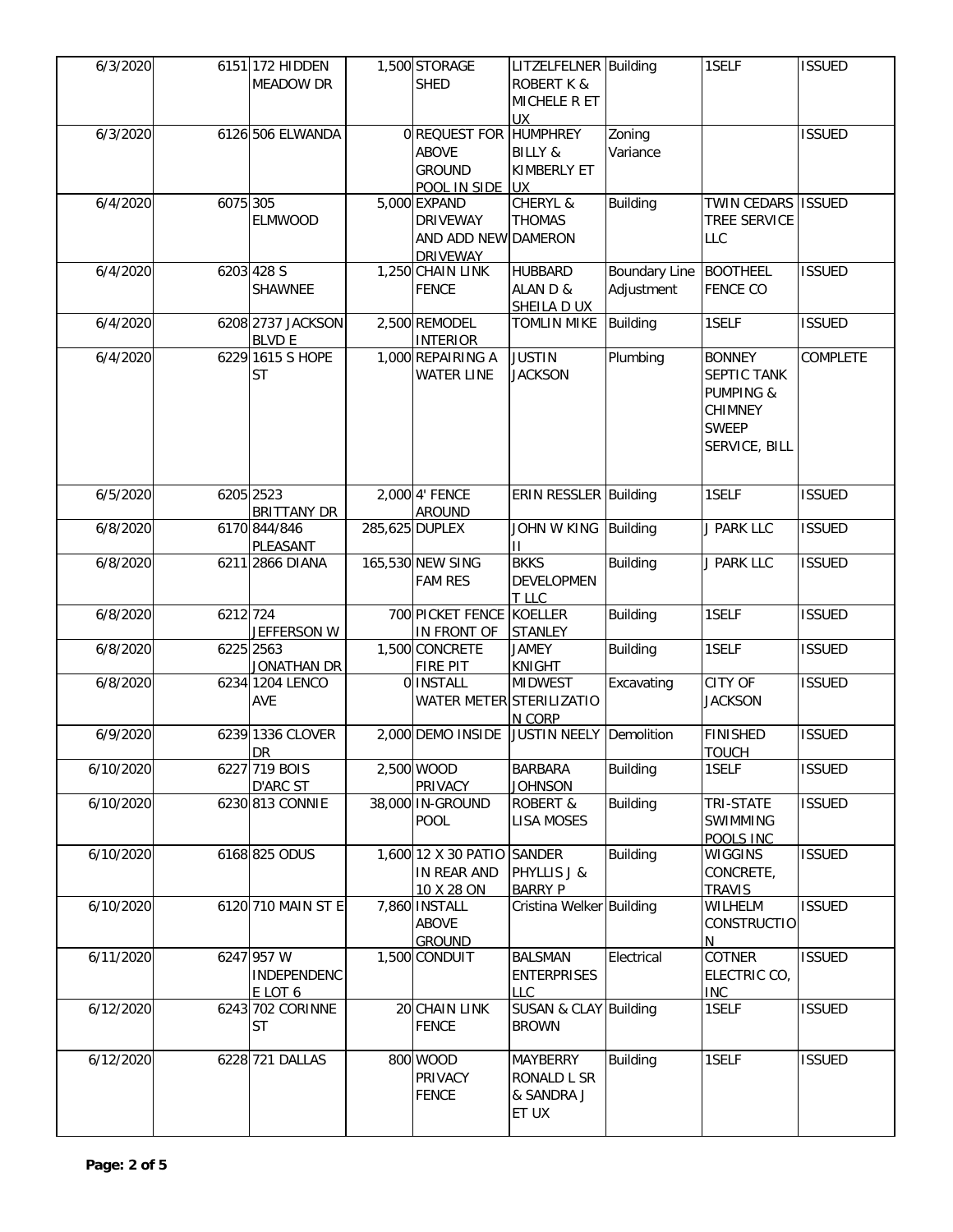| 6/15/2020 |          | 6231 1447 DONNA<br>LYNN DR            | 8,700 ABOVE<br><b>GROUND</b><br>POOL                         | KYLIE B &<br><b>CARRIE M</b><br><b>ROBERT</b>              | Building        | ALOHA POOLS ISSUED<br>& SPAS                                    |               |
|-----------|----------|---------------------------------------|--------------------------------------------------------------|------------------------------------------------------------|-----------------|-----------------------------------------------------------------|---------------|
| 6/15/2020 |          | 6232 1308 ANETTE<br>LN                | 2,300 10 X 14 DECK                                           | <b>STRACK</b><br><b>VERNON E &amp;</b><br><b>BETTY JUX</b> | <b>Building</b> | 1SELF                                                           | <b>ISSUED</b> |
| 6/15/2020 | 6226 756 | <b>HILLCREST DR</b>                   | 6,000 DECK                                                   | <b>MITCHELL</b><br><b>DOOLEY</b>                           | <b>Building</b> | 1SELF                                                           | <b>ISSUED</b> |
| 6/15/2020 |          | 6236 840 OTTO DR                      | 7,000 ABOVE<br><b>GROUND</b>                                 | DEAN BRIAN & Building<br><b>ROANNE</b>                     |                 | <b>ROOMMATES</b>                                                | <b>ISSUED</b> |
| 6/15/2020 |          | 6237 336 TIMBER<br>LN                 | 6,000 27' ABOVE<br><b>GROUND</b><br><b>POOL</b>              | <b>JACKSON</b><br>PERRY D &<br>CHARLOTTE L<br>UX.          | <b>Building</b> | <b>ROOMMATES</b>                                                | <b>ISSUED</b> |
| 6/15/2020 |          | 6238 2540 RIDGE<br><b>RD</b>          | 6,000 27' ABOVE<br><b>GROUND</b>                             | MIKE SEATON Building                                       |                 | <b>ROOMMATES</b>                                                | <b>ISSUED</b> |
| 6/16/2020 |          | 6256 DIANA DR                         | O INSTALL NEW<br><b>WATER METER</b>                          | JEFF RANDALL Excavating                                    |                 | <b>CITY OF</b><br><b>JACKSON</b>                                | <b>ISSUED</b> |
| 6/16/2020 |          | 6257 1228<br>DECLARATION<br><b>DR</b> | 0 INSTALL<br>WATER METER ELECTRIC LLC                        | SOUTHEAST                                                  | Excavating      | CITY OF<br><b>JACKSON</b>                                       | <b>ISSUED</b> |
| 6/17/2020 |          | 6259 2973 OLD<br>CAPE RD              | 0RELOCATE<br>WATER METER LIMITED                             | <b>RENDRAG</b><br>PARTNERSHIP                              | Excavating      | <b>CITY OF</b><br><b>JACKSON</b>                                | <b>ISSUED</b> |
| 6/17/2020 |          | 6260 1204 LENCO<br>AVE                | 2,500 RUNNING<br><b>WATER LINE</b>                           | <b>MIDWEST</b><br><b>STERILIZATIO</b><br>N CORP            | Plumbing        | <b>REGIONAL</b><br><b>PROPERTY</b><br>MAINTENANCE<br><b>LLC</b> | <b>ISSUED</b> |
| 6/17/2020 |          | 6261 1214<br><b>DECLARATION</b>       | 0 INSTALL<br><b>WATER METER ELECTRIC</b>                     | SOUTHEAST                                                  | Excavating      | <b>CITY OF</b><br><b>JACKSON</b>                                | <b>ISSUED</b> |
| 6/17/2020 |          | 6194 2523<br><b>BRITTANY DR</b>       | 40,000 SWIMMING<br><b>POOL</b>                               | ERIN RESSLER Building                                      |                 | ALOHA POOLS<br>& SPAS                                           | <b>ISSUED</b> |
| 6/18/2020 |          | 6122 357 TIMBER<br>LN                 | 171,085 NEW SING<br><b>FAM RES</b>                           | <b>TODD</b><br><b>JOHNSON</b>                              | <b>Building</b> | 1SELF                                                           | <b>ISSUED</b> |
| 6/18/2020 |          | 6245 741 DONNA<br>LN                  | 4,700 WOOD<br><b>PRIVACY</b><br><b>FENCE</b>                 | LEROY &<br><b>LESLIE</b><br><b>POURNEY</b>                 | <b>Building</b> | <b>BOOTHEEL</b><br><b>FENCE CO</b>                              | <b>ISSUED</b> |
| 6/18/2020 |          | 6269 219 N Missouri                   | 0 DISCONNECT<br>WATER METER GIRARDEAU                        | <b>CAPE</b><br><b>COUNTY</b>                               | Excavating      | <b>CITY OF</b><br><b>JACKSON</b>                                | <b>ISSUED</b> |
| 6/18/2020 |          | 6282 1226<br>CHAMBERLAIN              | 0RELOCATE<br><b>WATER METER JERRI</b>                        | <b>GOODMAN</b>                                             | Excavating      | CITY OF<br><b>JACKSON</b>                                       | <b>ISSUED</b> |
| 6/19/2020 |          | 6270 mulberry St<br>and bunker Dr     | 0 REPAIR<br><b>WATER MAIN</b>                                |                                                            | Excavating      | <b>CITY OF</b><br><b>JACKSON</b>                                | <b>ISSUED</b> |
| 6/19/2020 |          | 6265 722 W MAIN                       | 3,000 REPAIR<br>SEWER DRAIN SCHUERMANN                       | <b>MARY</b>                                                | Plumbing        | <b>DUTCH</b><br>ENTERPRISES,<br><b>INC</b>                      | <b>ISSUED</b> |
| 6/19/2020 |          | 6244 1055<br><b>HILLCREST DR</b>      | 2,700 ADDING<br>CONCRETE<br><b>PATIO</b>                     | DEASON,<br>KENT &<br><b>BROOKE</b>                         | <b>Building</b> | <b>ROSS</b><br><b>CONSTRUCTIO</b><br>N                          | <b>ISSUED</b> |
| 6/19/2020 |          | 6249 532 DIANA DR                     | 7,070 REMOVE AND<br><b>REPLACE</b><br><b>DRIVE WAY &amp;</b> | <b>BRAZEL</b><br><b>SHAWN P &amp;</b><br><b>ROBIN UX</b>   | Driveway        | PANAGOS<br>CONCRETE                                             | <b>ISSUED</b> |
| 6/19/2020 |          | 6252 1192<br><b>AUGUSTA DR</b>        | 339,555 NEW SING<br><b>FAM RES</b>                           | JAMIE<br>CRIDDLE                                           | <b>Building</b> | CRIDDLE<br><b>CONSTRUCTIO</b><br>N LLC, JAMIE                   | <b>ISSUED</b> |
| 6/19/2020 |          | 6255 724 W<br>JEFFERSON ST            | 10,000 TEARING<br><b>DOWN AND</b><br><b>REPLACING</b>        | <b>KOELLER</b><br><b>STANLEY</b>                           | <b>Building</b> | A-1 PORTABLE   ISSUED<br><b>BUILDINGS</b>                       |               |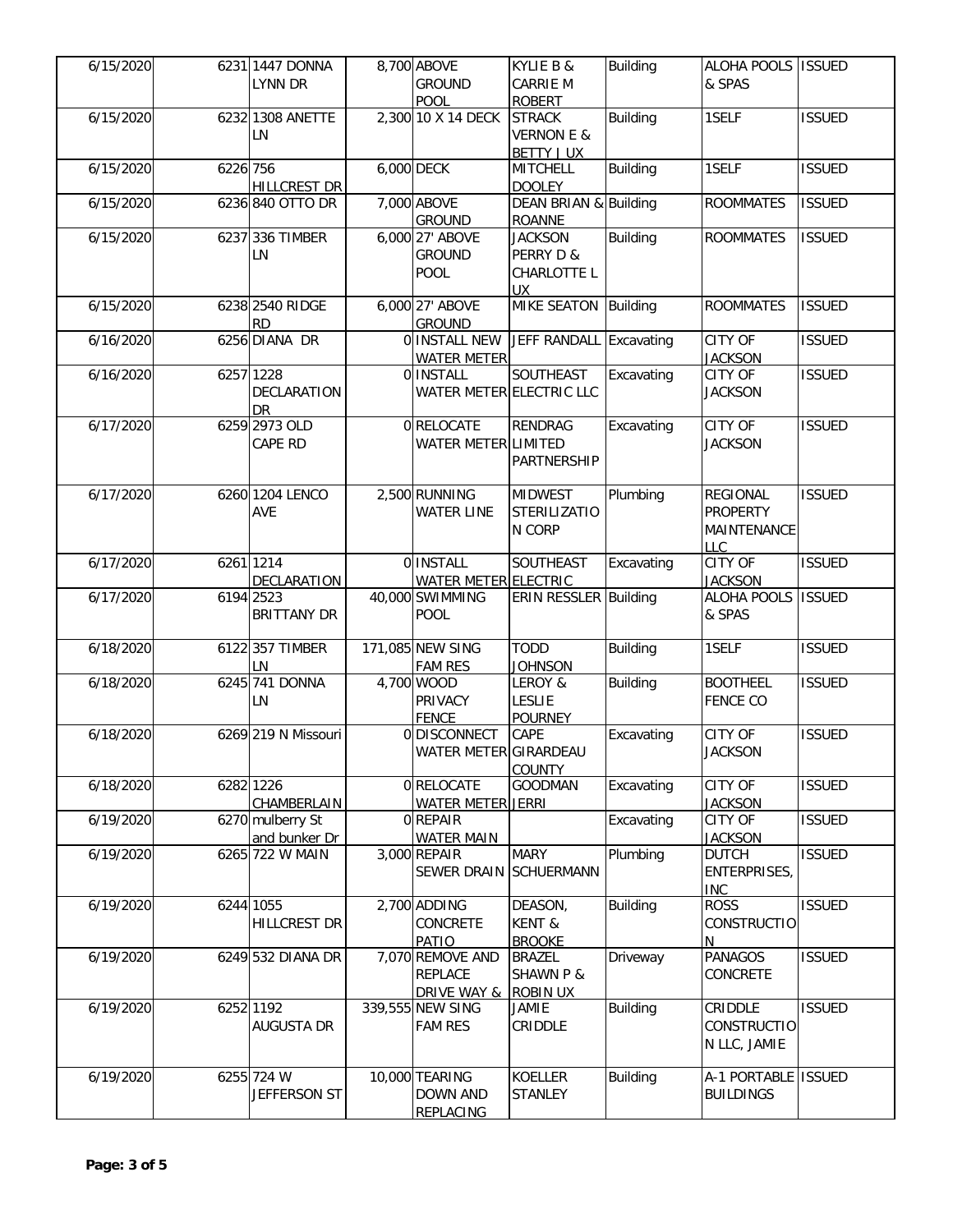| 6/19/2020 |          | 6210 601 E<br><b>JACKSON</b><br><b>BLVD</b> |          | 19,500 INSTALL FREE   K & B<br><b>STANDING</b><br><b>SIGN &amp; WALL</b><br><b>SIGNS FOR</b><br><b>SCOOTERS</b> | <b>INVESTMENT</b><br><b>PROPERTIES</b><br><b>LLC</b>          | Sign            | M & M SIGN,<br>LLC / WALTER<br>MARGRABE                  | <b>ISSUED</b> |
|-----------|----------|---------------------------------------------|----------|-----------------------------------------------------------------------------------------------------------------|---------------------------------------------------------------|-----------------|----------------------------------------------------------|---------------|
| 6/19/2020 |          | 6233 1766<br><b>VOYAGER</b><br>COURT        |          | 4,200 6' PRIVACY<br><b>FENCE</b>                                                                                | <b>ANDREW &amp;</b><br><b>KRISSIE</b><br><b>SCHOLL</b>        | <b>Building</b> | DECKED OUT<br>CONSTRUCTIO<br>N LLC                       | <b>ISSUED</b> |
| 6/19/2020 |          | 6215 2367 STOTLER<br><b>WAY</b>             | $\Omega$ |                                                                                                                 | DEIMUND<br>RICHARD                                            | <b>Building</b> | PAUL KEESEE                                              | <b>ISSUED</b> |
| 6/22/2020 |          | 6272 4002 SHALOM                            |          | 600 CHANGE OUT<br><b>PANEL</b>                                                                                  | <b>TUDDY</b><br><b>WATSON</b>                                 | Electrical      | <b>WHITE WATER</b><br>CONSTRUCTIO<br>N                   |               |
| 6/22/2020 |          | 6273 406 OAK HILL                           |          | 500 REPLACING                                                                                                   | <b>RYAN BAKER</b>                                             | Electrical      | 1SELF                                                    | <b>ISSUED</b> |
| 6/22/2020 |          | 6274 2990OLD<br>ORCHARD RD<br>S             |          | 3,000 REPAIR<br><b>SEWER LINE</b>                                                                               | <b>STRACK</b><br><b>EQUIPMENT</b><br><b>INC</b>               | Plumbing        | <b>MONROE</b><br>PLUMBING &<br>HEATING CO,<br><b>INC</b> | <b>ISSUED</b> |
| 6/24/2020 |          | 6278 2597 LITZ<br><b>BLVD</b>               |          | 2,000 repair water<br>line                                                                                      | <b>STEPHEN</b><br>RUSSO II                                    | Plumbing        | <b>DUTCH</b><br>ENTERPRISES,<br><b>INC</b>               | <b>ISSUED</b> |
| 6/24/2020 |          | 6263 2737 RIDGE<br><b>RD</b>                |          | 10,500 ABOVE<br><b>GROUND</b>                                                                                   | <b>MICHAEL</b><br><b>PONDER</b>                               | <b>Building</b> | 1SELF                                                    | <b>ISSUED</b> |
| 6/25/2020 | 6251 550 | <b>STEEPLECHAS</b><br>E RD                  |          | 146,145 NEW SING<br><b>FAM RES</b>                                                                              | <b>SILVER KEY</b><br><b>PROPERTIES</b><br>LLC                 | <b>Building</b> | MASTERCRAFT ISSUED<br><b>DEVELOPMEN</b><br>T LLC         |               |
| 6/25/2020 |          | 6281 1141 Easton<br>Dr                      |          | 0 RELOCATE<br>WATER METER DANIEL A &                                                                            | <b>JOHNSON</b><br><b>NANCY K</b><br><b>FAMILY TRUST</b>       | Excavating      | CITY OF<br><b>JACKSON</b>                                | <b>ISSUED</b> |
| 6/25/2020 |          | 6283 1100<br><b>MASTERSON</b><br>DR         |          | 0 RELOCATE<br>WATER METER LONNIE D &                                                                            | <b>GRIGGS</b><br><b>GRETCHEN UX</b>                           | Excavating      | <b>CITY OF</b><br><b>JACKSON</b>                         | <b>ISSUED</b> |
| 6/25/2020 |          | 6284 1727<br><b>CHIMNEY</b><br>SPRING CT    |          | 0 RELOCATE<br>WATER METER & MANDI                                                                               | <b>STURM LUCAS Excavating</b>                                 |                 | <b>CITY OF</b><br><b>JACKSON</b>                         | <b>ISSUED</b> |
| 6/25/2020 |          | 6285 1194<br>CHAMBERLAIN<br>DR.             |          | 0 RELOCATE                                                                                                      | <b>ONEAL MARK</b><br>WATER METER & ONEAL JOEY<br>K.           | Excavating      | CITY OF<br><b>JACKSON</b>                                | <b>ISSUED</b> |
| 6/25/2020 |          | 6286 1150 EASTON<br>DR.                     |          | 0 RELOCATE<br>WATER METER FRANKLIN                                                                              | <b>HICKS</b><br>DEEWAYNE &<br><b>ELIZABETH</b><br><b>JANE</b> | Excavating      | CITY OF<br><b>JACKSON</b>                                | <b>ISSUED</b> |
| 6/25/2020 |          | 6287 1804<br><b>MOHAWK ST</b>               |          | 0 RELOCATE<br>WATER METER DENNIS W &                                                                            | <b>MCDONALD</b><br>LISA M UX                                  | Excavating      | CITY OF<br><b>JACKSON</b>                                | <b>ISSUED</b> |
| 6/25/2020 |          | 6288 1135<br><b>MASTERSON</b><br>DR.        |          | 0 RELOCATE<br>WATER METER MARVIN &                                                                              | <b>BEUSSINK</b><br><b>SHEILA UX</b>                           | Excavating      | CITY OF<br><b>JACKSON</b>                                | <b>ISSUED</b> |
| 6/25/2020 |          | 6289 601 JACKSON<br><b>BLVD E</b>           |          | 0 INSTALL<br>WATER METER INVESTMENT                                                                             | K & B<br><b>PROPERTIES</b><br>LLC                             | Excavating      | CITY OF<br><b>JACKSON</b>                                | <b>ISSUED</b> |